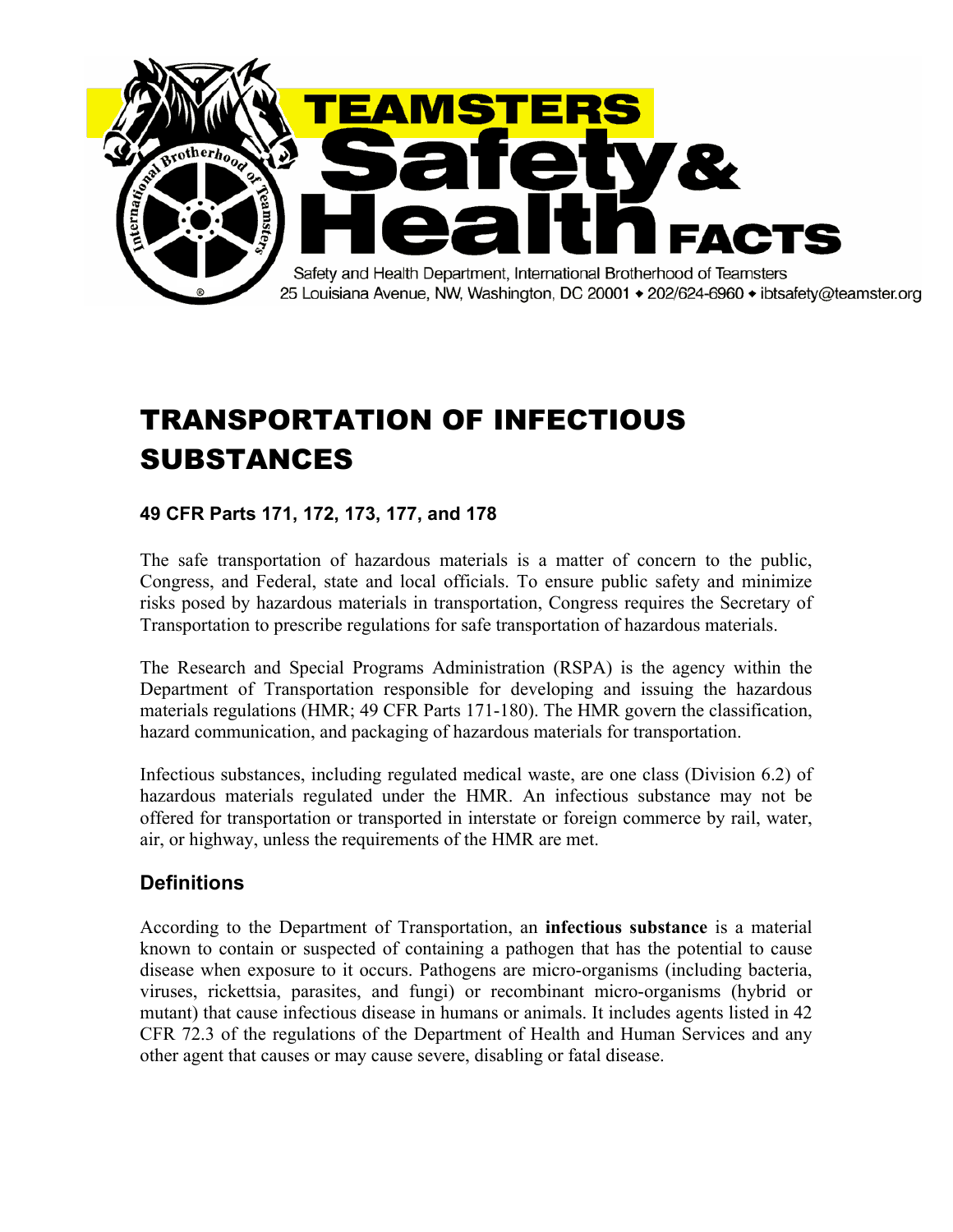The DOT defines ``**regulated medical waste**'' to mean waste or reusable material containing or suspected of containing an infectious substance in Risk Groups 2 or 3. RMW is generated in the diagnosis, treatment, or immunization of human beings or animals; research on the diagnosis, treatment, or immunization of human beings or animals; or the production or testing of biological products. RMW containing an infectious substance in Risk Group 4 must be classed as Division 6.2 (infectious substances), described as an infectious substance, and assigned to UN 2814 or UN 2900, as appropriate.

A **diagnostic specimen** is any human or animal material being shipped for purposes of diagnosis. It includes but is not limited to excreta, secreta, blood, blood components, tissue, and tissue fluids. Diagnostic specimens meeting the definition of a Risk Group 4 material are classed and required to be transported as infectious substances. All other diagnostic specimens should be packaged in non-specification packagings meeting minimum performance criteria.

A **biological product** is a material prepared and manufactured in accordance with certain regulations of the Department of Agriculture or the Department of Health and Human Services. Unlicensed biological products meeting the definition of a Risk Group 2, 3, or 4 infectious substance are classed as infectious substances, Division 6.2, and packaged in specification packagings authorized for the transportation of infectious substances.

## **Assigning a Risk Group**

Infectious substances must be assigned to risk groups based on the degree to which they cause injury through disease, with Risk Group 1 presenting the lowest risk and Risk Group 4 presenting the highest risk. Assignments to risk groups are based on the known medical history of the patient or animal, endemic local conditions, symptoms of the patient or animal, or professional judgment concerning the individual circumstances of the patient or animal. Please find a description of Risk Groups in the table below:

| <b>Risk</b>                 | Pathogen                                                       | Risk to            | <b>Risk to the</b> |
|-----------------------------|----------------------------------------------------------------|--------------------|--------------------|
| Group                       |                                                                | <b>Individuals</b> | <b>Community</b>   |
| $\overline{4}$              | A pathogen that usually causes serious human or animal         | <b>HIGH</b>        | HIGH               |
|                             | disease and that can be readily transmitted from one           |                    |                    |
|                             | individual to another, directly or indirectly, and for which   |                    |                    |
|                             | effective treatments and preventive measures are not usually   |                    |                    |
|                             | available.                                                     |                    |                    |
| $\mathcal{E}$               | A pathogen that usually causes serious human or animal         | HIGH               | LOW                |
|                             | disease but does not ordinarily spread from one infected       |                    |                    |
|                             | individual to another, and for which effective treatments and  |                    |                    |
|                             | preventive measures are available.                             |                    |                    |
| $\mathcal{D}_{\mathcal{L}}$ | A pathogen that can cause human or animal disease but is       | <b>MODERATE</b>    | LOW                |
|                             | unlikely to be a serious hazard, and, while capable of causing |                    |                    |
|                             | serious infection on exposure, for which there are effective   |                    |                    |
|                             | treatments and preventive measures available and the risk of   |                    |                    |
|                             | spread of infection is limited.                                |                    |                    |
|                             | A micro-organism that is unlikely to cause human or animal     | NONE OR            | NONE OR            |
|                             | disease. A material containing only such micro-organisms is    | VERY LOW           | VERY LOW           |
|                             | not subject to the requirements of this subchapter.            |                    |                    |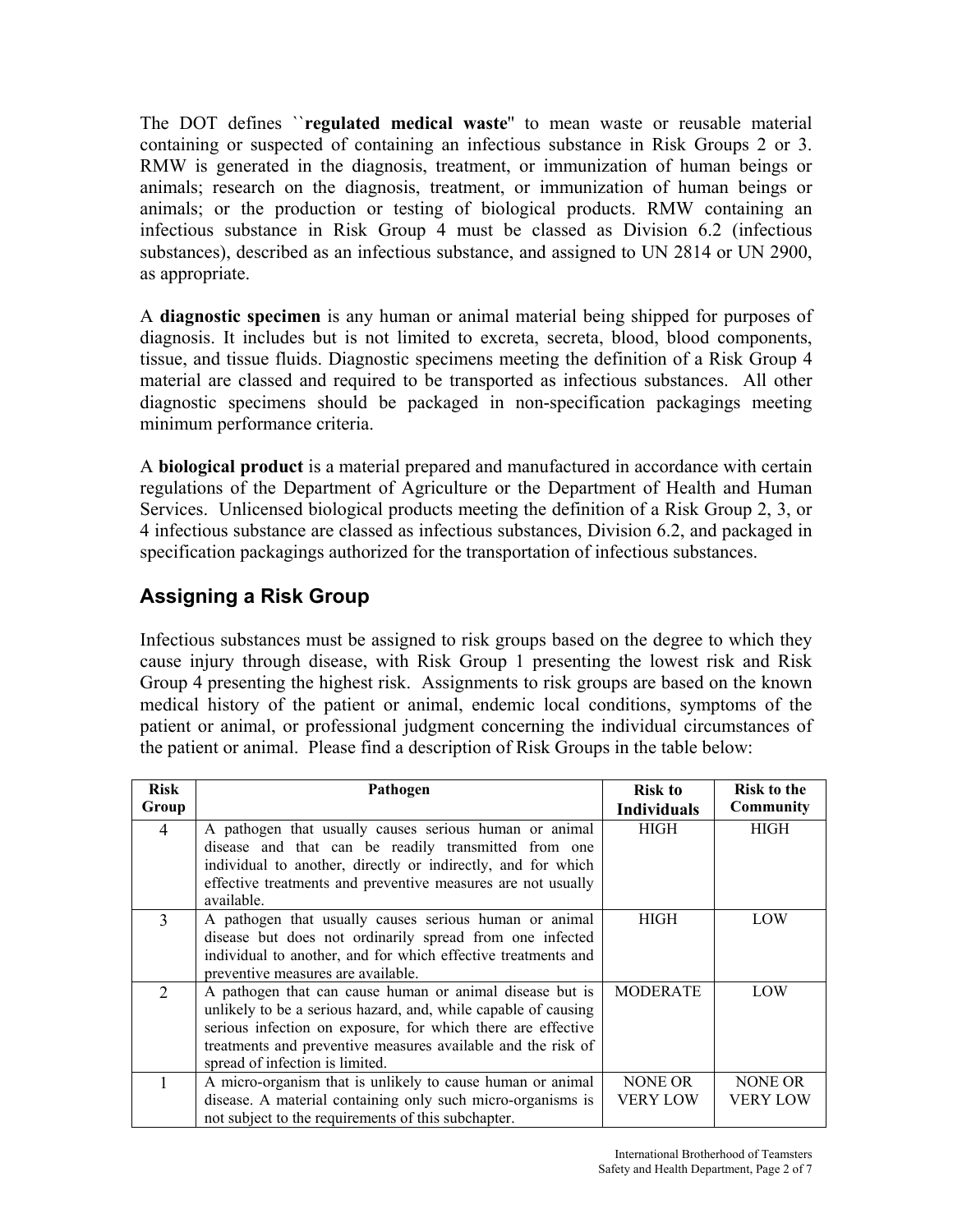Infectious substances assigned to Risk Group 1 are excepted from all HMR requirements, unless they meet the definition of another hazard class.

#### **Packaging of Infectious Substances for Transport**

Infectious substances packaging is a triple packaging consisting of the following components:

- ◆ A watertight primary receptacle;
- ◆ A watertight secondary packaging;
- An outer packaging of adequate strength for its capacity, mass, and intended use;
- For a liquid infectious substance, an absorbent material placed between the primary receptacle and the secondary packaging. The absorbent material must be sufficient to absorb the entire contents of all primary receptacles; and,
- An itemized list of contents enclosed between the secondary and outer packaging.

An example of a typical infectious substance packaging configuration:

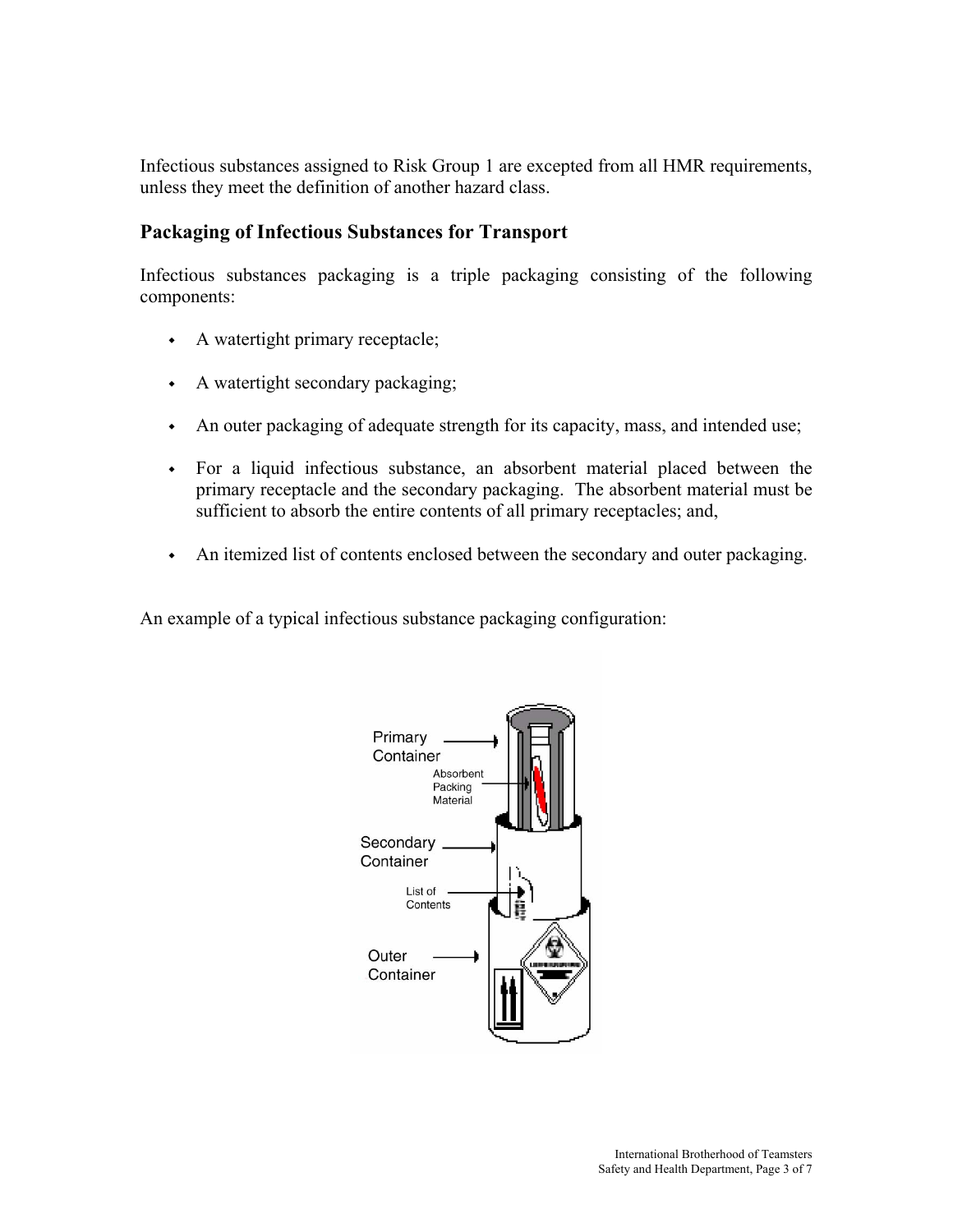An example of the Infectious Substances label:



## **Reporting Spills**

All spills of infectious waste occurring during transport must be reported to the Centers for Disease Control and Prevention at 1-800-232-0124.

## **Exceptions**

The following are not subject to the previous requirements as Division 6.2 materials:

- ◆ A biological product known to contain or suspected of containing a microorganism in Risk Group 1, or that does not contain a pathogen.
- ◆ A diagnostic specimen known to contain or suspected of containing a microorganism in Risk Group 1, or that does not contain a pathogen, or a diagnostic specimen in which the pathogen has been neutralized or inactivated so it cannot cause disease when exposure to it occurs.
- ◆ A biological product, including an experimental product or component of a product, subject to Federal approval, permit, or licensing requirements, such as those required by the Food and Drug Administration of the Department of Health and Human Services or the U.S. Department of Agriculture.
- Blood collected for the purpose of blood transfusion or the preparation of blood products; blood products; tissues or organs intended for use in transplant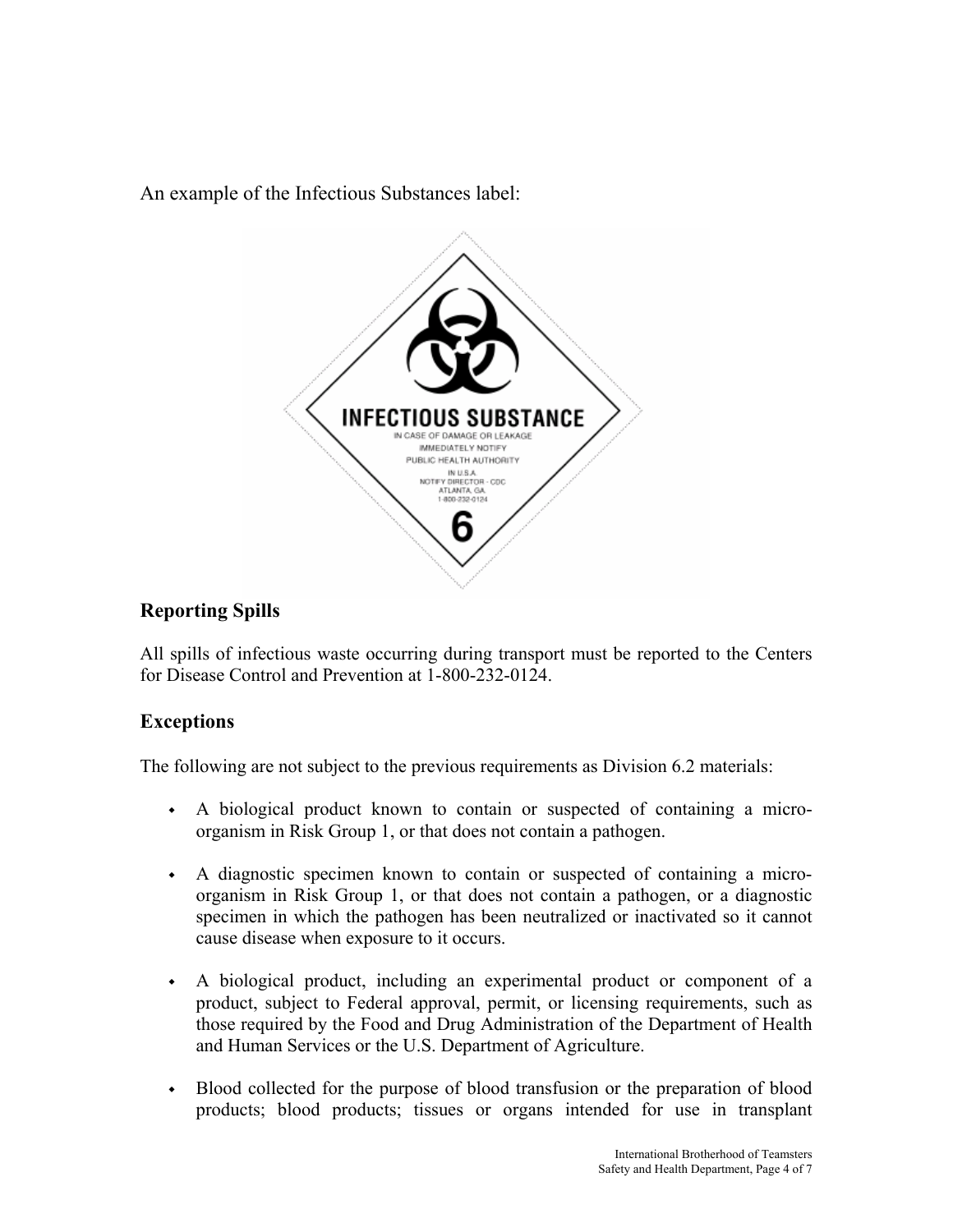operations; and human cell, tissues, and cellular and tissue-based products regulated under authority of the Public Health Service Act and/or the Food, Drug, and Cosmetic Act.

- Blood collected for the purpose of blood transfusion or the preparation of blood products and sent for testing as part of the collection process, except where the person collecting the blood has reason to believe it contains an infectious substance, in which case the test sample must be shipped in accordance with 49 CFR 173.199.
- ◆ A diagnostic specimen or biological product when transported by a private or contract carrier in a motor vehicle used exclusively to transport diagnostic specimens or biological products.
- ◆ Laundry or medical equipment conforming to the regulations of the Occupational Safety and Health Administration of the Department of Labor in 29 CFR 1910.1030. This exception includes medical equipment intended for use, cleaning, or refurbishment, such as reusable surgical equipment, or equipment used for testing where the components within which the equipment is contained essentially function as packaging. This exception does not apply to medical equipment being transported for disposal.
- ◆ A material, including waste, that previously contained an infectious substance that has been treated by steam sterilization, chemical disinfection, or other appropriate method, so it no longer meets the definition of an infectious substance.
- ◆ A living person.
- ◆ Any waste or recyclable material, other than regulated medical waste.
- ◆ Corpses, remains, and anatomical parts intended for interment, cremation, or medical research at a college, hospital, or laboratory.
- ◆ Forensic material transported on behalf of a U.S. Government, state, local or Indian tribal government agency.
- Environmental microbiological samples, such as a sample of dust from a ventilation system or mold from a wallboard, collected to evaluate occupational and residential exposure risks.
- Agricultural products and food as defined in the Federal Food, Drug, and Cosmetics Act.

#### **Regulated Medical Waste**

Non-bulk and bulk packagings used for the transportation of regulated medical waste must be rigid containers that meet the provisions of the standard. The packaging must be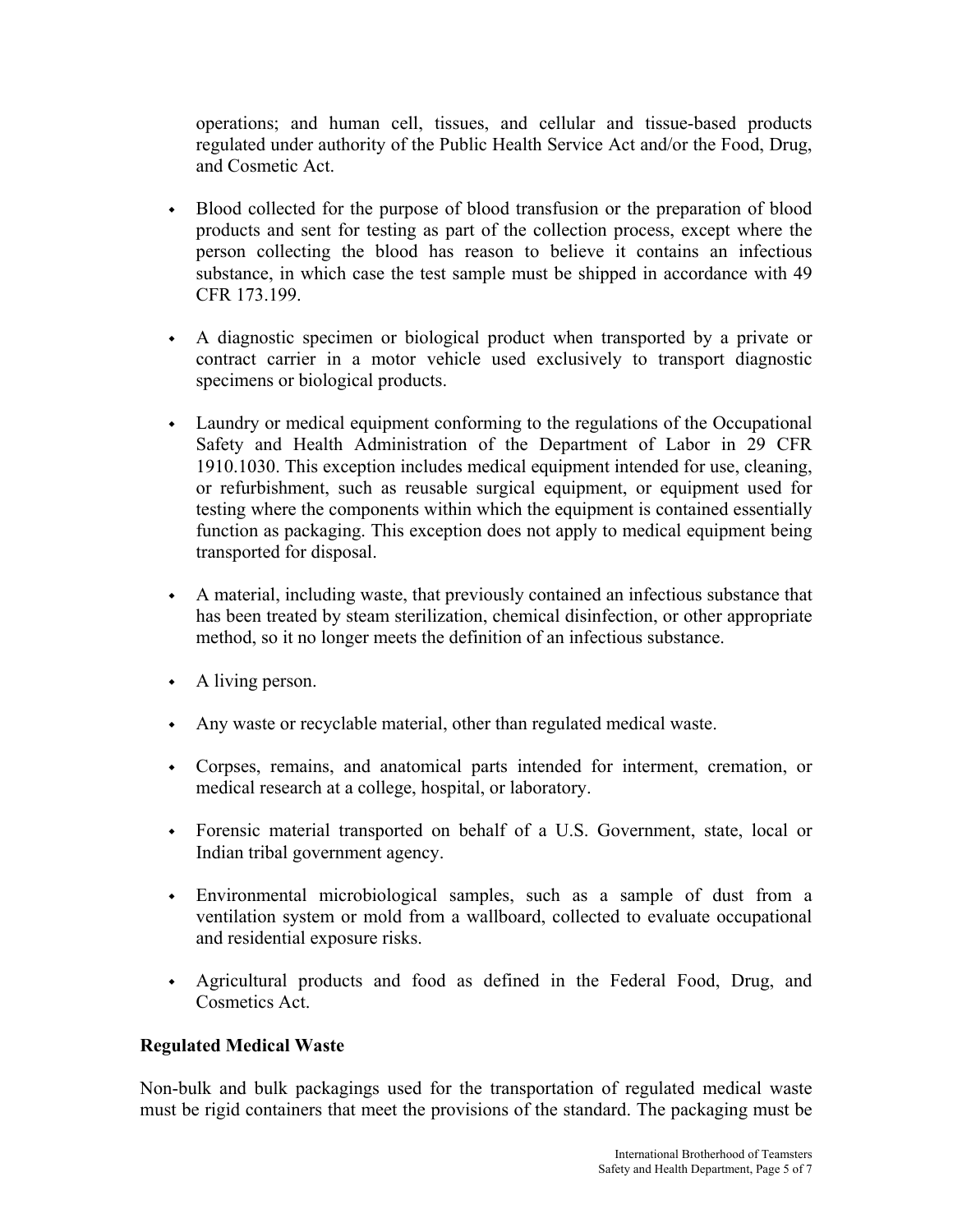puncture-resistant for sharps (any object that may be contaminated with a pathogen that is also capable of cutting or penetrating skin or a packaging material) and sharps with residual fluid as demonstrated by conducting certain performance tests specified in the standard.

In addition, each Large Packaging used to transport liquid RMW must contain absorbent material in sufficient quantity and appropriate location to absorb the entire amount of liquid present in the event of an unintentional release of contents.

An example of a typical RMW packaging configuration:



Bulk packages containing RMW must be marked with the appropriate UN identification number and with a BIOHAZARD marking. The effective date for both marking requirements is one year after the effective date of the final rule (February 14, 2004).

RMW transported by a private or contract carrier is excepted from the requirement for an ``INFECTIOUS SUBSTANCE'' label if the outer packaging is marked with a ``BIOHAZARD'' marking.

An example of the BIOHAZARD label:



**Please see 49 CFR 173.134 and 49 CFR 173.196 -§ 173.199 for a complete description of exceptions and additional packaging requirements.** 

For more information, please contact the Safety and Health Department at (202) 624-6960.